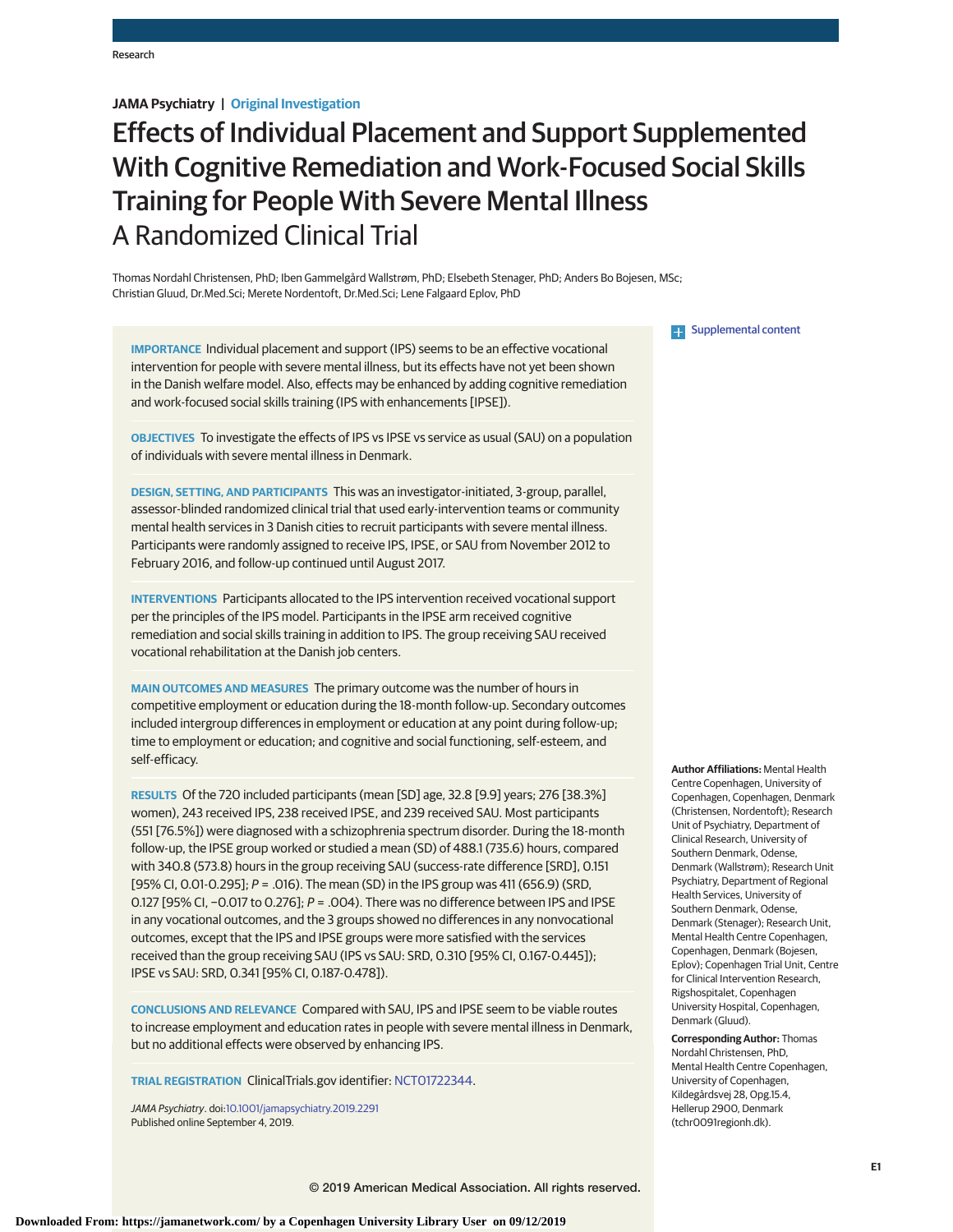mployment and education are central to the recovery<br>process for people with severe mental illness (SMI).<sup>1</sup><br>Apart from providing financial independence and se-<br>curity employment contributes to a sense of belonging and process for people with severe mental illness (SMI).<sup>1</sup> curity, employment contributes to a sense of belonging and identity and can benefit mental well-being.<sup>2</sup> Nevertheless, unemployment is high among people with  $SMI$ ,<sup>3,4</sup> leading to substantial costs for both the individual and society.<sup>5</sup>

In response to these problems, a method of vocational rehabilitation called individual placement and support (IPS) has been developed.<sup>6</sup> In contrast with traditional approaches to vocational rehabilitation, IPS avoids prolonged prevocational training and provides a rapid, individualized search for competitive employment or education. Participants' preferences regarding jobs are emphasized, and the intervention is integrated within the mental health services. Additionally, job support is ongoing, and benefit counseling is provided.<sup>6</sup>

Although education is the primary goal for many people with SMI, especially young patients with a recent onset of the illness,<sup>7</sup> most previous IPS trials have mainly focused on supporting participants to obtain competitive employment. This is despite the fact that supported education is described in the updated and expanded IPS manual,<sup>8</sup> and it has been demonstrated that the IPS principles can be successfully extended to include support for education.7,9

Based on positive findings from numerous randomized clinical trials, IPS seems an effective intervention in obtaining competitive employment compared with other types of vocational rehabilitation programs.10 However, about 40% of participants do not achieve their vocational goals, and many participants in IPS only work part time or lose their jobs because of poor work performance.<sup>11</sup> This may be attributable to cognitive impairments and low social functioning, which are defined as some of the strongest illness-related factors associated with unemployment among people with SMI.12,13 In accordance, research suggest that IPS enhanced with either cognitive remediation or work-associated social skills training (IPSE) may improve the positive outcomes of IPS.<sup>14,15</sup>

The questions are whether the effects of enhancing the intervention can be replicated and whether the same effects of IPS can be achieved when education is included in the primary outcome and when conducted in a highly specialized labor market with a high minimum wage and a relatively generous social-security system. On this background, we conducted a 3-group randomized clinical trial in Denmark with the primary aim of investigating the difference in number of hours in competitive employment or education.

# **Methods**

# Trial Design

The trial was designed as an investigator-initiated, 3-group, parallel, multisite randomized clinical trial with blinded outcome assessment. The trial protocol was reviewed and approved by the ethics committee in the Capital Region of Denmark and the Danish Data Protection Agency. The only deviations from the trial protocol $16$  were inclusion of an additional site (Silkeborg) and the division of the Copenhagen team

**Key Points**

**Question** What are the effects of individual placement and support vs individual placement and support enhanced with cognitive remediation and social skills training vs service as usual for people with severe mental illness in Denmark?

**Findings** In this randomized clinical trial of 720 adults with severe mental illness, the proportion achieving competitive employment or education was 59.9% in individual placement and support, 59.1% in those receiving individual placement and support with enhancements, and 46.5% in those receiving service as usual.

**Meaning** Individual placement and support and individual placement and support with enhancements are viable routes to increase employment and education among people with severe mental illness in a Danish context, but no additional effect was found by enhancing individual placement and support with cognitive remediation and work-focused social skills training.

into 2 independent teams. Informed consent was obtained from each participant before assessments began.

#### Eligibility Criteria

Participants were eligible if they had a diagnosis of schizophrenia, schizotypal disorder, delusional disorder (defined by *International Statistical Classification of Diseases and Related Health Problems, Tenth Revision* [*ICD-10*] codes F20-F29); bipolar disorder (*ICD-10* code F31); or recurrent depression (*ICD-10* code F33). All participants were adults (aged 18-64 years) living in 1 of 3 Danish cities: Copenhagen (including the municipality of Frederiksberg), Odense, or Silkeborg. All were assigned to early-intervention teams or community mental health services. All eligible participants expressed a clear desire in competitive employment or education and spoke and understood Danish sufficiently well to participate without an interpreter.

#### **Recruitment**

The participants were recruited by the case managers on the psychiatric outpatient teams or self-selected after encountering advertisements and information available at the psychiatric centers. To ensure participants met the diagnostic criteria, they were assessed by a trained and certified researcher (T.N.C., I.G.W., or a nonauthor) using the diagnostic interview Schedules for Clinical Assessment in Neuropsychiatry.

#### Randomization and Blinding

Recruited participants were randomized with a 1:1:1 ratio to IPS, IPSE, or service as usual (SAU). The sample was stratified by sex, work history (absence or presence of ≥2 months' competitive employment during the previous 5 years), work readiness,<sup>17</sup> and site (Copenhagen/Frederiksberg or Odense/ Silkeborg). The Copenhagen Trial Unit conducted a central, computer-generated random allocation sequence with varying block sizes of 6 and 9. $^{18}$  The allocation sequence and block sizes were concealed from the investigators. Outcome assessors (T.N.C., I.G.W., or a nonauthor) and all investigators involved in the trial (T.N.C., I.G.W., E.S., A.B.B., C.G., M.N.,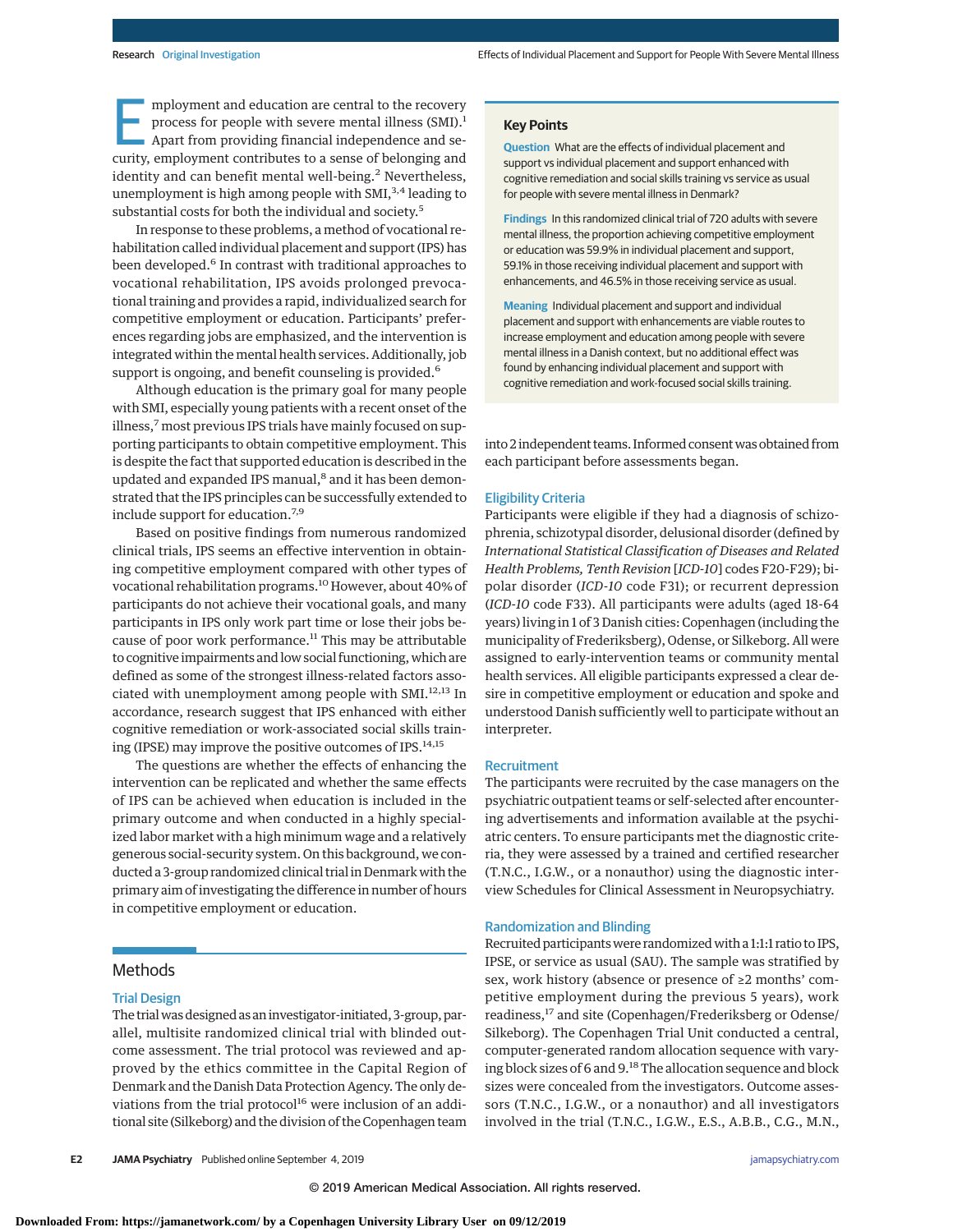and L.F.E.) were blinded to participants' allocation, but participants and employment specialists were not. The randomization code was not broken before all analyses had been performed and conclusions had been drawn.<sup>19</sup>

## Interventions

All participants in the 3 groups continued to receive their usual psychiatric outpatient treatment, which consisted of at least individual case management based on cognitive therapeutic methods and medical review.<sup>20</sup> The content of the 3 vocational intervention groups is briefly outlined but more thoroughly described in the trial protocol [\(Supplement 1\)](https://jama.jamanetwork.com/article.aspx?doi=10.1001/jamapsychiatry.2019.2291&utm_campaign=articlePDF%26utm_medium=articlePDFlink%26utm_source=articlePDF%26utm_content=jamapsychiatry.2019.2291) and in eMethods 1 in [Supplement 2.](https://jama.jamanetwork.com/article.aspx?doi=10.1001/jamapsychiatry.2019.2291&utm_campaign=articlePDF%26utm_medium=articlePDFlink%26utm_source=articlePDF%26utm_content=jamapsychiatry.2019.2291)<sup>16</sup> Participants allocated to the IPS group received vocational support per the principles of the IPS model. In addition to IPS, the IPSE group received cognitive computer training using the software program Computerized Interactive Remediation of Cognition—a Training for Schizophrenia (CIRCUITS), Danish version (2012; Spika Ltd)<sup>21</sup> and training in cognitive coping and compensatory strategies using an adapted version of the *Thinking Skills for Work* manual.<sup>14</sup> The SAU group received the best available vocational rehabilitation provided by the national job centers.

#### Fidelity With IPS and IPSE

To ensure the quality and adherence to the IPS service, fidelity ratings were conducted by trained and external reviewers, who did not conduct baseline or follow-up interviews, using the Individual Placement and Support Fidelity Scale (IPS-25).<sup>22</sup> The evaluation took place 6 months after trial commencement, and subsequently an additional 6 ratings were performed. In addition, a fidelity scale was developed for the enhancement program, aimed at measuring the core elements of the intervention, as described in the manual. For quality improvement purposes, the assessors conducted a fidelity report after each review, summarizing ratings and providing recommendations for improvement.

### **Outcomes**

Data were obtained through multiple sources at baseline and during the 18-month follow-up: researcher-administered semistructured interviews, self-reported questionnaires, and register-based data. The data were collected over 4.8 years (November 2012 to August 2017) by blinded researchers who were trained and certified in all instruments used. Interrater reliability is described in eMethods 3 in [Supplement 2.](https://jama.jamanetwork.com/article.aspx?doi=10.1001/jamapsychiatry.2019.2291&utm_campaign=articlePDF%26utm_medium=articlePDFlink%26utm_source=articlePDF%26utm_content=jamapsychiatry.2019.2291) All outcome measures reported were prespecified and reported in the study protocol.<sup>16</sup>

## Primary Outcome

The primary outcome was number of hours in competitive employment or education during the 18 months' follow-up.16 Employment outcomes were extracted from the Danish Register for Evaluation of Marginalization (DREAM) database extended with data from the Danish national income register with 100% response.<sup>23-25</sup> The registers cover the entire population and contain data on employment, including salaries. Educational outcomes were reported by the participants at the 18-month follow-up interview to elicit the most detailed information on part-time studies and ascertain the exact number of study hours. The study time was measured only if the participant studied actively. All secondary and exploratory outcomes are described in the trial protocol [\(Supple](https://jama.jamanetwork.com/article.aspx?doi=10.1001/jamapsychiatry.2019.2291&utm_campaign=articlePDF%26utm_medium=articlePDFlink%26utm_source=articlePDF%26utm_content=jamapsychiatry.2019.2291)[ment 1\)](https://jama.jamanetwork.com/article.aspx?doi=10.1001/jamapsychiatry.2019.2291&utm_campaign=articlePDF%26utm_medium=articlePDFlink%26utm_source=articlePDF%26utm_content=jamapsychiatry.2019.2291) and eMethods 2 and eMethods 4 of [Supplement 2.](https://jama.jamanetwork.com/article.aspx?doi=10.1001/jamapsychiatry.2019.2291&utm_campaign=articlePDF%26utm_medium=articlePDFlink%26utm_source=articlePDF%26utm_content=jamapsychiatry.2019.2291)

# Statistical Analysis

Because we did not fully reach our planned sample size of 750, but rather only 720 participants (96.0%), we used as planned only 3 primary comparisons, with a type I error probability of 1.67%.<sup>16</sup> We hypothesized an effect size of 0.3 standardized mean differences for the primary outcome of hours in competitive employment or education, corresponding to an absolute difference between groups of 150 hours and an SD of 500 hours. This was informed by a previous European trial of IPS.<sup>26</sup> Three balanced groups with 236 patients in each group (N = 708) were required to achieve a statistical power of 80%. A priori power analysis was carried out on all secondary outcomes.<sup>16</sup>

The outcome analysis was based on the intention-totreat principles, and to compensate for missing data, we used multiple imputations. Complete baseline data and registerbased outcome data were used for the imputation model. Baseline characteristics are reported using means and SDs for numeric variables and numbers with percentages for categorical variables. The primary analyses for differences between groups at follow-up were carried out without adjusting for stratification variables. The reason for this was that the assumptions for including covariates in the analyses may have been violated, which would bias the estimation of the treatment effect sizes.<sup>27</sup> Supplementary analyses that reflect the original analysis plan are available in eTable 1 and eTable 2 in [Supple](https://jama.jamanetwork.com/article.aspx?doi=10.1001/jamapsychiatry.2019.2291&utm_campaign=articlePDF%26utm_medium=articlePDFlink%26utm_source=articlePDF%26utm_content=jamapsychiatry.2019.2291)[ment 2.](https://jama.jamanetwork.com/article.aspx?doi=10.1001/jamapsychiatry.2019.2291&utm_campaign=articlePDF%26utm_medium=articlePDFlink%26utm_source=articlePDF%26utm_content=jamapsychiatry.2019.2291) The results are substantially the same regardless of the analytical strategy. Main estimates are presented in the form of success-rate differences (SRDs)<sup>28</sup> with bootstrapped inferential statistics. For binary outcomes, the SRD is simply the difference between the proportion of patients who received successful treatment in the 2 groups. For numerical outcomes, the SRD is derived from the Wilcoxon *U* statistic:

$$
SRD = \frac{2U}{(N_0 \times N_1) - 1}
$$

where *U* is the Wilcoxon *U* statistic and  $N_0$  and  $N_1$  are the sample sizes for the 2 groups. For numerical outcomes, this amounts to the difference in the probability of a random patient in the intervention group scoring higher (having a better outcome) than a random patient in the comparison group and the probability of a random patient in the comparison group scoring higher than a random patient in the intervention group. Therefore, scores greater than 0 imply a higher numerical value for the intervention group vs the comparison group, while scores less than 0 indicate a higher numerical value in the comparison group. The number of days to employment, education, or noncompetitive employment was analyzed using Cox proportional hazards regression and reported using hazard ratios. Parameter estimates and 95% CIs are based on observed data with no imputations. Data were analyzed from December 2017 to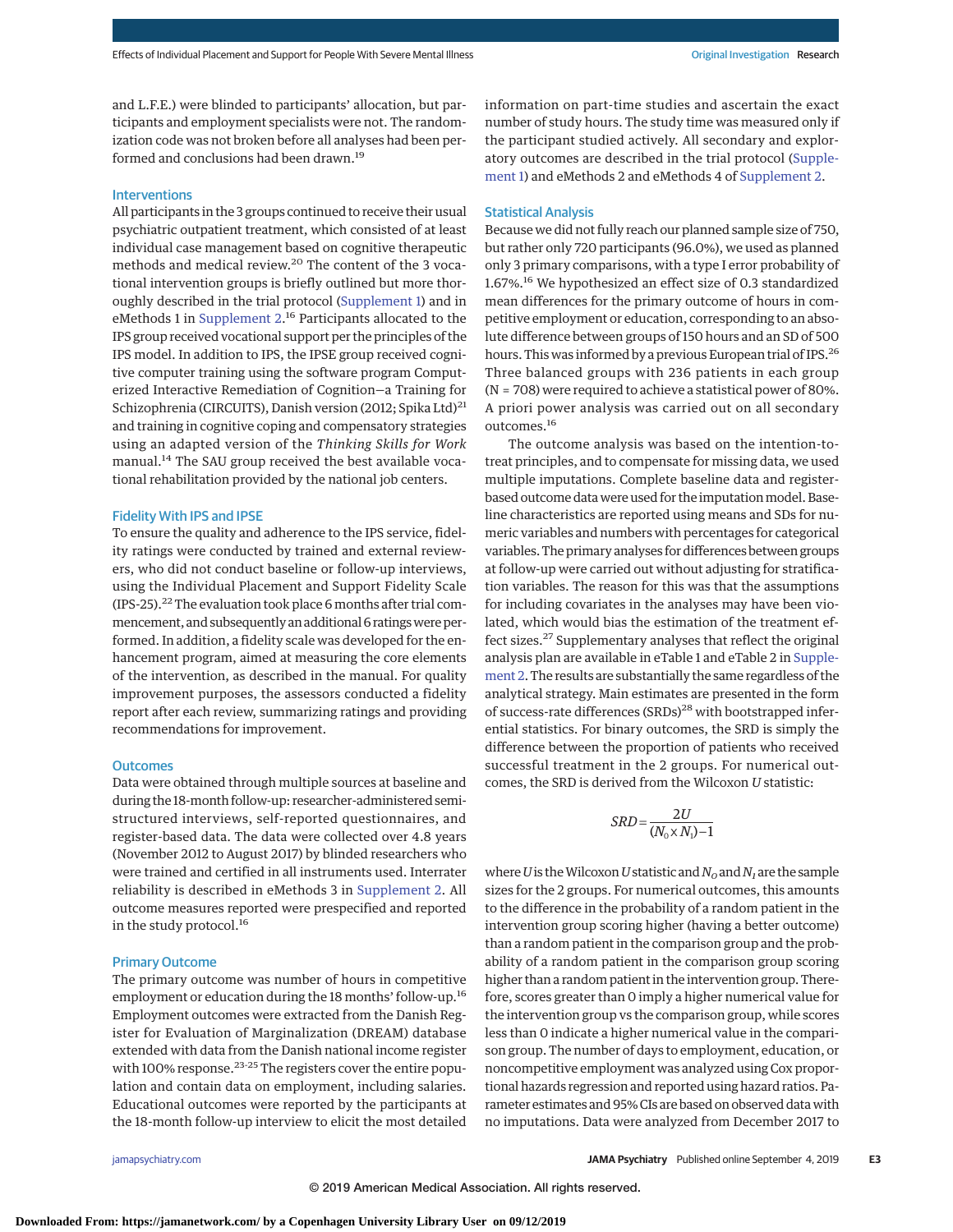



June 2019 with Stata version 14 (StataCorp) and R version 3.6.0 (R Foundation for Statistical Computing). All*P* values less than .017 (.05 divided by 3, to accommodate the study's 3 comparisons) were considered significant.

# **Results**

The Figure illustrates the patient flow through the trial and the attrition from it. After exclusion of those not meeting inclusion criteria and those who declined to participate, 720 participants were randomly assigned into the 3 groups: IPS  $(n = 243)$ , IPSE  $(n = 238)$ , and SAU  $(n = 239)$ .

Table 1 shows the baseline sociodemographic and clinical characteristics of the participants. The mean (SD) age was 33.0 (9.9) years, and we includedmoremen (444 [61.6%]) than women. Most participants (551 [76.5%]) were diagnosed with a schizophrenia spectrum disorder, and 279 (38.8%) had a primary or lower secondary education. Further, the participants' global level of cognitive functioning, measured on the Brief Assessment of Cognition in Schizophrenia scale, was a mean (SD) *z* score of 2.70 (1.7) lower than the reference healthy population. The follow-up proportion was 72.5% for the sample as a whole (n = 522). However, there was 100% follow-up for all register-based measures, including all employment outcomes.

All IPS teams maintained good or fair levels of IPS fidelity throughout the trial. The scores ranged from 75 to 101 as measured on the IPS-25 scale. All sites demonstrated good fidelity to the IPSE manual, with scores between 21 to 29 points on the 30-point scale. However, 57 of 238 participants (23.9%) in the IPSE group did not attend the sessions with cognitive remediation, and the mean (SD) number of cognitive training sessions attended was 9.6 (9.7) of 30 sessions.

The comparison of IPSE vs SAU groups showed amean difference of 147.3 (SE, 70.8) hours in competitive employment and education favoring IPSE. The corresponding SRD was 0.151 (95% CI, 0.01-0.295; *P* = .016). The mean difference between IPS vs SAU was 70.0 (SE, 66.4) hours, with an SRD of 0.127 (95% CI, −0.017 to 0.276; *P* = .004).

In an explorative analysis, we combined IPS and IPSE vs SAU. The SRD for working or studying more hours in the 2 IPS groups, compared with SAU, was 0.138 (95% CI, 0.009- 0.263;  $P = .002$ ). There was no significant difference between the outcomes of the IPS and IPSE groups in any of the vocational outcomes (Tables 2, 3, and 4).

All secondary and exploratory outcomes are shown in Tables 2, 3, and 4. Because of multiple testing and occasional lack of power, these analyses should be interpreted with caution. Over the 18-month follow-up period, participants in the IPS group weremore likely than those in the SAU group to work competitively or be enrolled in education (112 [59.9%] vs 79 [46.5%]; SRD, 0.134 [95% CI, 0.009-0.257]; *P* = .002). The difference between IPSE and SAU was 101 (59.1%) vs 79 (46.5%) (SRD, 0.126 [95% CI, 0.003-0.256]; *P* = .03).When the IPS and IPSE groups were combined and compared with SAU, the SRD was 0.130 (95% CI, 0.025-0.239; *P* = .002).

The participants in the IPS and IPSE groups also obtained employment or education more rapidly than did the SAU group. It took the IPS group 286 (SE, 72.6) days and the IPSE group 346 (SE, 85.8) days vs the SAU group's 548 (SE, 61.7) days before 46.5% of each group's participants were employed or actively attending educational programs. Cox regression found a significant difference between IPS vs SAU (hazard ratio, 1.57 [95% CI, 1.14-2.18]; *P* = .006) and between IPSE vs SAU (hazard ratio, 1.54 [95% CI, 1.10-2.16]; *P* = .01) (Table 4). Kaplan-Meier curves are shown in eFigure in [Supplement 2.](https://jama.jamanetwork.com/article.aspx?doi=10.1001/jamapsychiatry.2019.2291&utm_campaign=articlePDF%26utm_medium=articlePDFlink%26utm_source=articlePDF%26utm_content=jamapsychiatry.2019.2291)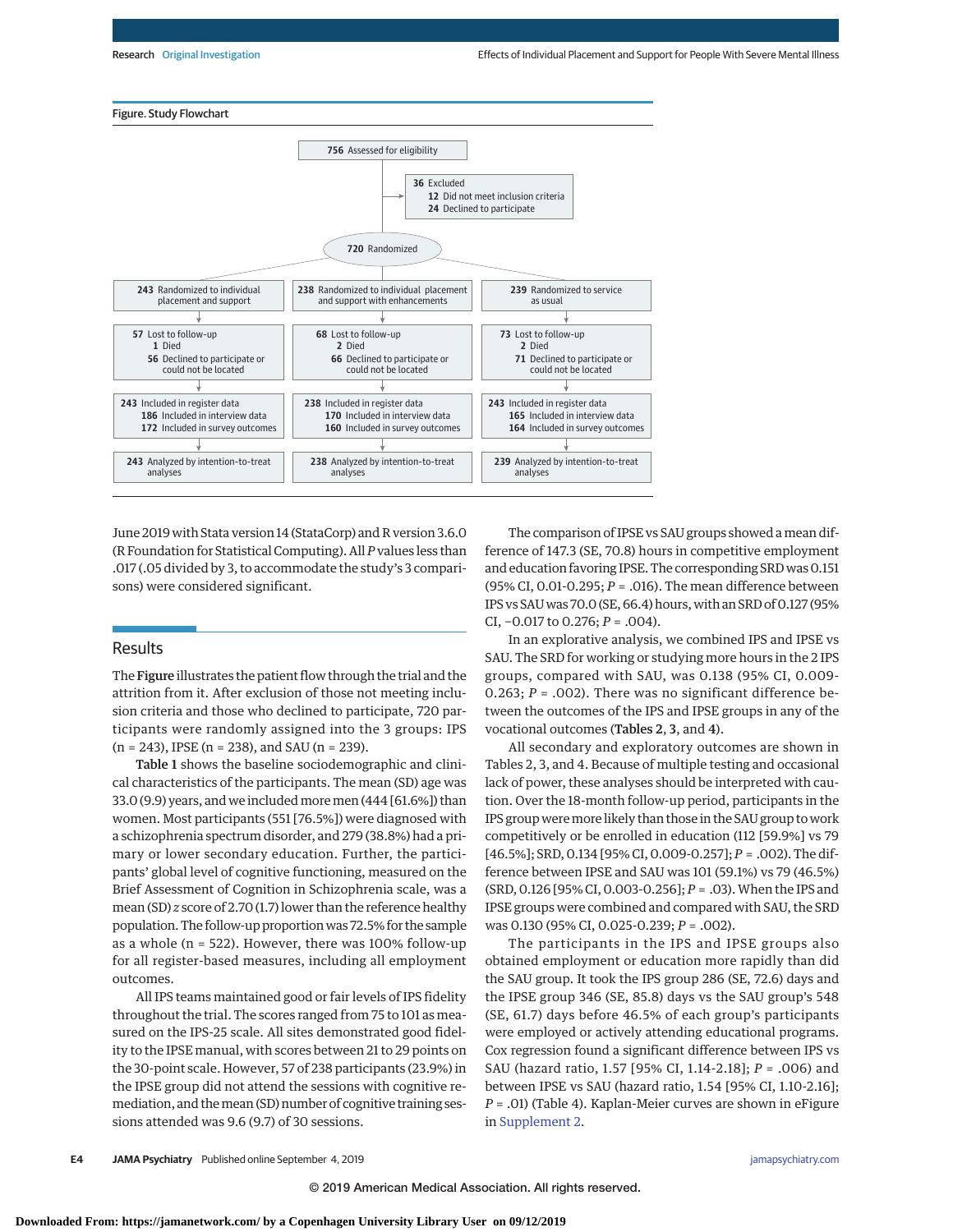Table 1. Baseline Characteristics of 720 Participants in the Trial Randomized to Individual Placement and Support vs Individual Placement and Support Enhanced With Cognitive Remediation and Work-Focused Social Skills Training and Service as Usual

|                                                                     | Participants, No. (%)                                 |                                                                                                   |                                         |  |  |  |  |
|---------------------------------------------------------------------|-------------------------------------------------------|---------------------------------------------------------------------------------------------------|-----------------------------------------|--|--|--|--|
| Characteristic                                                      | Individual<br>Placement<br>and Support<br>$(n = 243)$ | <b>Individual Placement</b><br>and Support With<br><b>Enhancements<sup>a</sup></b><br>$(n = 238)$ | <b>Service</b><br>as Usual<br>(n = 239) |  |  |  |  |
| Sex                                                                 |                                                       |                                                                                                   |                                         |  |  |  |  |
| Female                                                              | 94 (38.7)                                             | 87 (36.6)                                                                                         | 95 (39.8)                               |  |  |  |  |
| Male                                                                | 149 (61.3)                                            | 151 (63.5)                                                                                        | 144 (60.3)                              |  |  |  |  |
| Age, mean (SD), y                                                   | 33.3 (10.3)                                           | 33.0(9.5)                                                                                         | 32.8(9.9)                               |  |  |  |  |
| Previous work history <sup>b</sup>                                  |                                                       |                                                                                                   |                                         |  |  |  |  |
| N <sub>o</sub>                                                      | 125 (51.4)                                            | 117 (49.2)                                                                                        | 123 (51.5)                              |  |  |  |  |
| Yes                                                                 | 118 (48.6)                                            | 121 (50.8)                                                                                        | 116 (48.5)                              |  |  |  |  |
| Education                                                           |                                                       |                                                                                                   |                                         |  |  |  |  |
| Master or equivalent                                                | 13(5.4)                                               | 14(5.9)                                                                                           | 21(8.8)                                 |  |  |  |  |
| Bachelor or equivalent                                              | 28 (11.5)                                             | 22(9.2)                                                                                           | 28 (11.7)                               |  |  |  |  |
| Short-term tertiary education                                       | 43 (17.7)                                             | 53 (22.3)                                                                                         | 44 (18.4)                               |  |  |  |  |
| Upper secondary education                                           | 61 (25.1)                                             | 57 (24.0)                                                                                         | 57 (23.9)                               |  |  |  |  |
| Primary secondary education<br>or lower (9 years of school or less) | 98 (40.3)                                             | 92 (38.7)                                                                                         | 89 (37.2)                               |  |  |  |  |
| Married or cohabiting                                               |                                                       |                                                                                                   |                                         |  |  |  |  |
| No                                                                  | 197 (81.1)                                            | 194 (81.5)                                                                                        | 187 (78.2)                              |  |  |  |  |
| Yes                                                                 | 46 (18.9)                                             | 44 (18.5)                                                                                         | 52 (21.8)                               |  |  |  |  |
| Site                                                                |                                                       |                                                                                                   |                                         |  |  |  |  |
| Copenhagen, Frederiksberg                                           | 174 (71.6)                                            | 165(69.3)                                                                                         | 169 (70.7)                              |  |  |  |  |
| Odense, Silkeborg                                                   | 69 (28.4)                                             | 73 (30.7)                                                                                         | 70 (29.3)                               |  |  |  |  |
| <b>Diagnoses</b>                                                    |                                                       |                                                                                                   |                                         |  |  |  |  |
| Schizophrenia spectrum disorders <sup>c</sup>                       | 184 (75.7)                                            | 181 (76.1)                                                                                        | 186 (77.8)                              |  |  |  |  |
| Bipolar disorder <sup>d</sup>                                       | 32 (13.2)                                             | 30(12.6)                                                                                          | 25 (10.5)                               |  |  |  |  |
| Recurrent depression <sup>e</sup>                                   | 27(11.1)                                              | 27(11.3)                                                                                          | 28 (11.7)                               |  |  |  |  |
| Match group <sup>t</sup>                                            |                                                       |                                                                                                   |                                         |  |  |  |  |
| $\overline{2}$                                                      | 191 (78.6)                                            | 186 (78.2)                                                                                        | 190 (79.5)                              |  |  |  |  |
| 3                                                                   | 52 (21.4)                                             | 52 (21.9)                                                                                         | 49 (20.5)                               |  |  |  |  |
| Psychiatric scale scores, mean (SD)                                 |                                                       |                                                                                                   |                                         |  |  |  |  |
| Personal and Social Performance<br>Scale score                      | 47.3 (10.8)                                           | 47.2 (10.8)                                                                                       | 47.0 (10.0)                             |  |  |  |  |
| Psychotic symptoms per SAPS                                         | 1.2(1.3)                                              | 1.2(1.3)                                                                                          | 1.2(1.3)                                |  |  |  |  |
| Negative symptoms per SANS                                          | 1.9(0.8)                                              | 1.9(0.8)                                                                                          | 2.0(0.8)                                |  |  |  |  |
| Disorganized symptoms per SAPS<br>or SANS                           | 0.3(0.5)                                              | 0.3(0.5)                                                                                          | 0.3(0.5)                                |  |  |  |  |
| Brief Assessment of Cognition<br>in Schizophrenia Global            | $-2.6(1.61)$                                          | $-2.8(1.9)$                                                                                       | $-2.7(1.8)$                             |  |  |  |  |
| Hamilton score                                                      | 6.0(4.2)                                              | 6.4(4.2)                                                                                          | 6.8(4.1)                                |  |  |  |  |
| Self-efficacy                                                       | 14.1(6.3)                                             | 14.3(6.1)                                                                                         | 13.1(6.4)                               |  |  |  |  |
| Rosenberg Self-esteem Scale score                                   | 15.6(6.1)                                             | 15.6(5.7)                                                                                         | 16.0(5.9)                               |  |  |  |  |
| SF-12 Total score                                                   | 83.4 (7.9)                                            | 82.0(7.9)                                                                                         | 81.5(7.8)                               |  |  |  |  |

Abbreviations: SANS, Scale for the Assessment of Negative Symptoms; SAPS, Scale for the Assessment of Positive Symptoms; SF-12, 12-Item Short-Form Health Survey.

<sup>a</sup> Individual placement and support enhanced with cognitive remediation and work-focused social skills training.

- **b** Previous work history was defined as 2 or more months of paid work in the last 5 years.
- <sup>c</sup> Defined by International Statistical Classification of Diseases and Related Health Problems, Tenth Revision (ICD-10) codes F20 through F29.
- <sup>d</sup> Defined by ICD-10 codes F31.0 through F31.9.
- <sup>e</sup> Defined by ICD-10 codes F33.0 through F33.9.

<sup>f</sup> Danish legislation operates with 3 different match groups; match group 2 was assessed as being ready to participate in a vocational rehabilitation program but not able to be self-sufficient within 3 months and match group 3 was assessed as having severe, long-term problems and being unable to work or participate in prevocational training.

Consistent with most published trials, the association of IPS with outcomes on nonvocational measures appeared to be negligible (Tables 2 and 3), which also indicates that there were no adverse effects of the intervention. Nevertheless, we found significantly higher satisfaction with the vocational rehabilitation in the 2 experimental groups compared with SAU (IPS vs SAU: SRD, 0.310 [95% CI, 0.167-0.445]; *P* < .001 and IPSE vs SAU: SRD, 0.341 [95% CI, 0.187-0.478]; *P* < .001).

# Discussion

Individuals with severe mental illness who participated in IPS or IPSE obtained higher employment and study rates or had more hours in employment and education than did participants in a conventional Danish vocational rehabilitation program (SAU). The participants in the IPS and IPSE groups also obtained employment or education faster and were more sat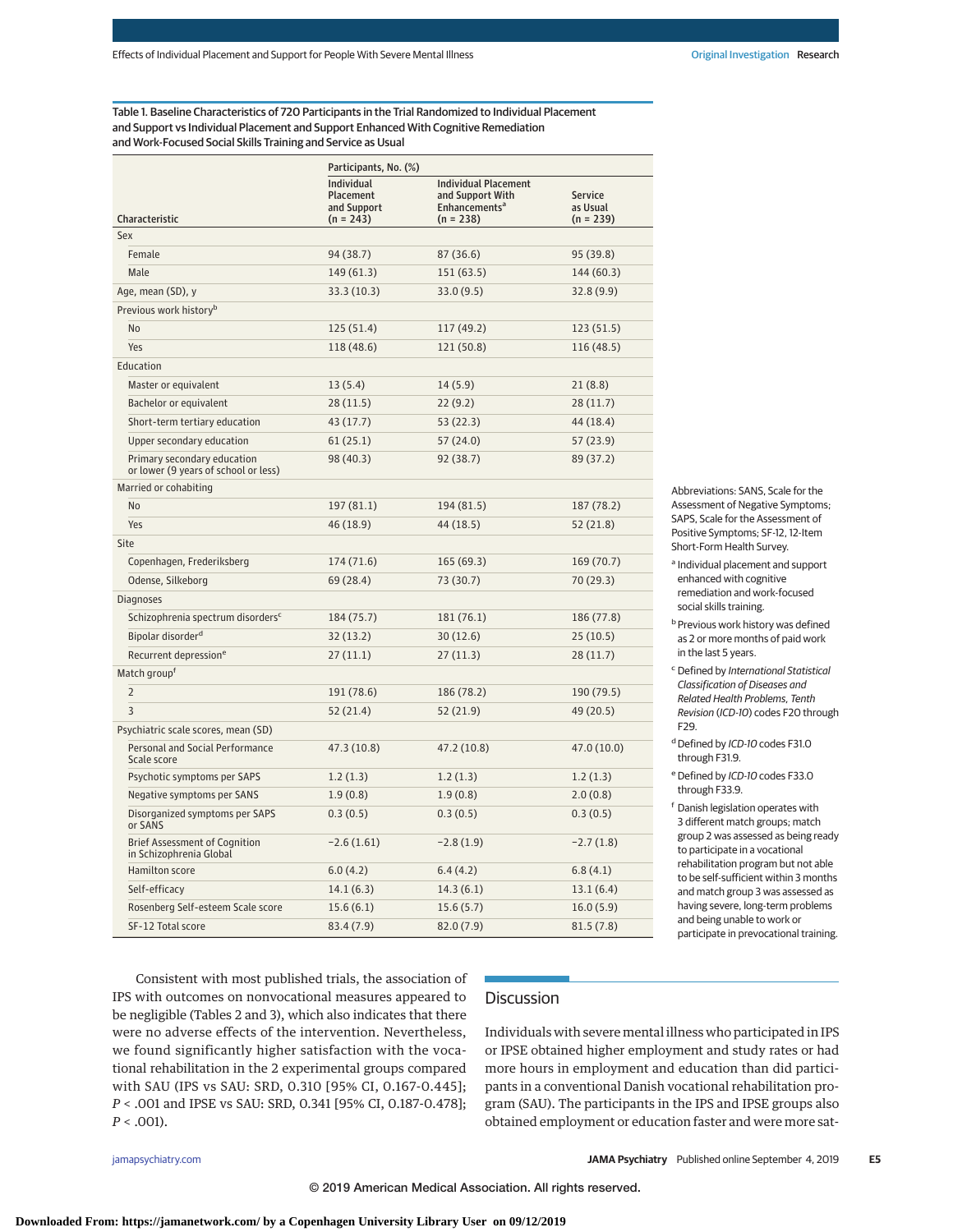Table 2. Comparison of Effect on Primary and Secondary Outcomes After 18 Months' Follow-up for 720 Patients With Severe Mental Illness Randomized to the 3 Study Groups<sup>a</sup>

|                                                                            | Mean (SD)                                            |                                                                                               |                     | Success-Rate Difference (95% CI)                                            |                                                                                               |                                                                                                               |  |
|----------------------------------------------------------------------------|------------------------------------------------------|-----------------------------------------------------------------------------------------------|---------------------|-----------------------------------------------------------------------------|-----------------------------------------------------------------------------------------------|---------------------------------------------------------------------------------------------------------------|--|
| Primary and<br><b>Secondary Outcomes</b>                                   | <b>Individual</b><br><b>Placement</b><br>and Support | <b>Individual</b><br><b>Placement and</b><br><b>Support With</b><br>Enhancements <sup>b</sup> | Service<br>as Usual | Individual<br><b>Placement and</b><br><b>Support vs Service</b><br>as Usual | <b>Individual Placement</b><br>and Support With<br><b>Enhancements vs</b><br>Service as Usual | Individual Placement and<br>Support vs Individual<br><b>Placement and Support</b><br><b>With Enhancements</b> |  |
| Time spent in employment<br>and education, h                               | 411.0 (656.9)                                        | 488.1 (735.6)                                                                                 | 340.8 (573.8)       | $0.127 (-0.017 to$<br>0.276)                                                | $0.151(0.01-0.295)$                                                                           | $-0.034 (-0.178 \text{ to } 0.109)$                                                                           |  |
| Number needed<br>to treat, No.                                             | <b>NA</b>                                            | <b>NA</b>                                                                                     | <b>NA</b>           | 7.9                                                                         | 6.6                                                                                           | $-29.4$                                                                                                       |  |
| P value, unadjusted/<br>adjusted with multiple<br>imputations <sup>c</sup> | <b>NA</b>                                            | <b>NA</b>                                                                                     | <b>NA</b>           | .03/.004                                                                    | .01/.016                                                                                      | .57/0.35                                                                                                      |  |
| Employment or education<br>at some point, No. (%)                          | 112(59.9)                                            | 101(59.1)                                                                                     | 79 (46.5)           | 0.134<br>$(0.009 - 0.257)$                                                  | 0.126<br>$(0.003 - 0.256)$                                                                    | 0.008<br>$(-0.119 \text{ to } 0.131)$                                                                         |  |
| <b>Brief Assessment</b><br>of Cognition in<br>Schizophrenia score          | $-2.2(1.8)$                                          | $-2.2(1.7)$                                                                                   | $-2.1(1.9)$         | $-0.044$<br>$(-0.195 \text{ to } 0.102)$                                    | $-0.028$<br>$(-0.175 \text{ to } 0.124)$                                                      | $-0.015$<br>$(-0.165 \text{ to } 0.127)$                                                                      |  |
| Personal and Social<br>Performance Scale score                             | 49.8 (14.1)                                          | 52.1(14.5)                                                                                    | 49.9 (12.9)         | $-0.005$<br>$(-0.152 \text{ to } 0.141)$                                    | 0.085<br>$(-0.059 \text{ to } 0.234)$                                                         | $-0.085$<br>$(-0.225 \text{ to } 0.059)$                                                                      |  |
| General Self-efficacy<br>Scale score                                       | 16.4(6.1)                                            | 16.3(6.3)                                                                                     | 15.9(6.7)           | 0.031<br>$(-0.118 \text{ to } 0.177)$                                       | 0.009<br>$(-0.144 \text{ to } 0.161)$                                                         | 0.018<br>$(-0.131 to 0.175)$                                                                                  |  |
| Rosenberg Self-esteem<br>Scale score                                       | 14.1(5.8)                                            | 13.5(5.8)                                                                                     | 14.5(6.0)           | $-0.022$<br>$(-0.163 \text{ to } 0.131)$                                    | $-0.082$<br>$(-0.233$ to $0.063)$                                                             | 0.061<br>$(-0.085 \text{ to } 0.208)$                                                                         |  |
| Abbreviation: NA, not applicable.                                          |                                                      |                                                                                               |                     | work-focused social skills training.                                        |                                                                                               |                                                                                                               |  |

Abbreviation: NA, not applicable.

a All analyses are unadjusted. Analyses adjusted for stratification variables are presented in eTable 1 in [Supplement 2.](https://jama.jamanetwork.com/article.aspx?doi=10.1001/jamapsychiatry.2019.2291&utm_campaign=articlePDF%26utm_medium=articlePDFlink%26utm_source=articlePDF%26utm_content=jamapsychiatry.2019.2291)

 $c$  Multiple-imputations  $P$  values are derived from multiple imputation using 250 imputations and 5 iterations per imputation.

**b** Individual placement and support enhanced with cognitive remediation and

isfied with the support they received compared with those receiving SAU, but there was no significant difference between IPS and IPSE in any of the vocational outcomes.

With regard to the primary outcome (the number of hours in competitive employment or education), we hypothesized a clinically relevant mean difference of 150 hours between the groups when conducting the sample-size calculation. This was achieved in the comparison between IPSE and SAU, but this was not the case between IPS and SAU, between which a difference of 70 hours was detected. Nonetheless, when we also consider the 13% difference in study and employment rates, the difference in days to employment and education and the difference in satisfaction with the intervention between the IPS and IPSE groups and those receiving SAU, these effects are assessed as both substantial and clinically relevant. Since the SAU group also received a costly and substantial amount of vocational rehabilitation, we believe that these results are relevant to warrant its extra cost and time as well.

The control (SAU) group performed better than expected, including better than most previous IPS trials from countries with a comparable labor market and labor policy. In a Swedish randomized trial on IPS, 46% of participants in the IPS group obtained employment, compared with 11% in the SAU group.29 In the present trial, 38% in the IPS group and 28% in the SAU group obtained competitive employment.When educationwas included, the figures were 60% vs 47%. Thus, the vocational outcomes in the SAU group in the present trial almost reached benchmarks established for high-fidelity IPS programs. However, it is worth noting that the control group was significantly less satisfied with the support they received than the 2 experimental groups. We believe that the strong focus on the individual's own preferences for work or education is an

essential factor behind this difference, which has also been suggested by previous research.<sup>1,30</sup>

This trial differed from most previous IPS trials in focusing on both employment and education, making it difficult to make comparisons with previous international IPS trials. However, a recent meta-analysis demonstrated a pooled risk ratio of 2.40 (95% CI, 1.99-2.90) for competitive employment when IPS was compared with traditional vocational rehabilitation.10 In the present trial, we also demonstrated a difference between IPS and SAU in the measure of employment or education at some point, but when we analyzed employment alone, the significant effect disappeared. The main reason for this could be a statistical power issue, because approximately half of the participants had education, rather than employment, as their goal at baseline.

Previous research has suggested that generous welfare systems, such as the Danish system, lead to lack of financial incentives, resulting in a low level of motivation for employment among the participants.<sup>26</sup> Nevertheless, even though many participants had a relatively small financial gain from working, we succeeded with the recruitment. In a qualitative study, the participants underlined that the key motivation for participating in the trial was to be able to contribute to and have a role in society.<sup>1</sup>

Consistent with earlier IPS research findings, we found no difference between the groups on nonvocational outcomes. However, a difference between groups in cognitive functioning was expected. A small improvement was found in all groups from baseline to the 18-month follow-up, but unexpectedly, no differences were found between the IPSE group and the IPS group or the SAU group at follow-up. Previous research<sup>14</sup> has found a higher overall composite cognitive score after inter-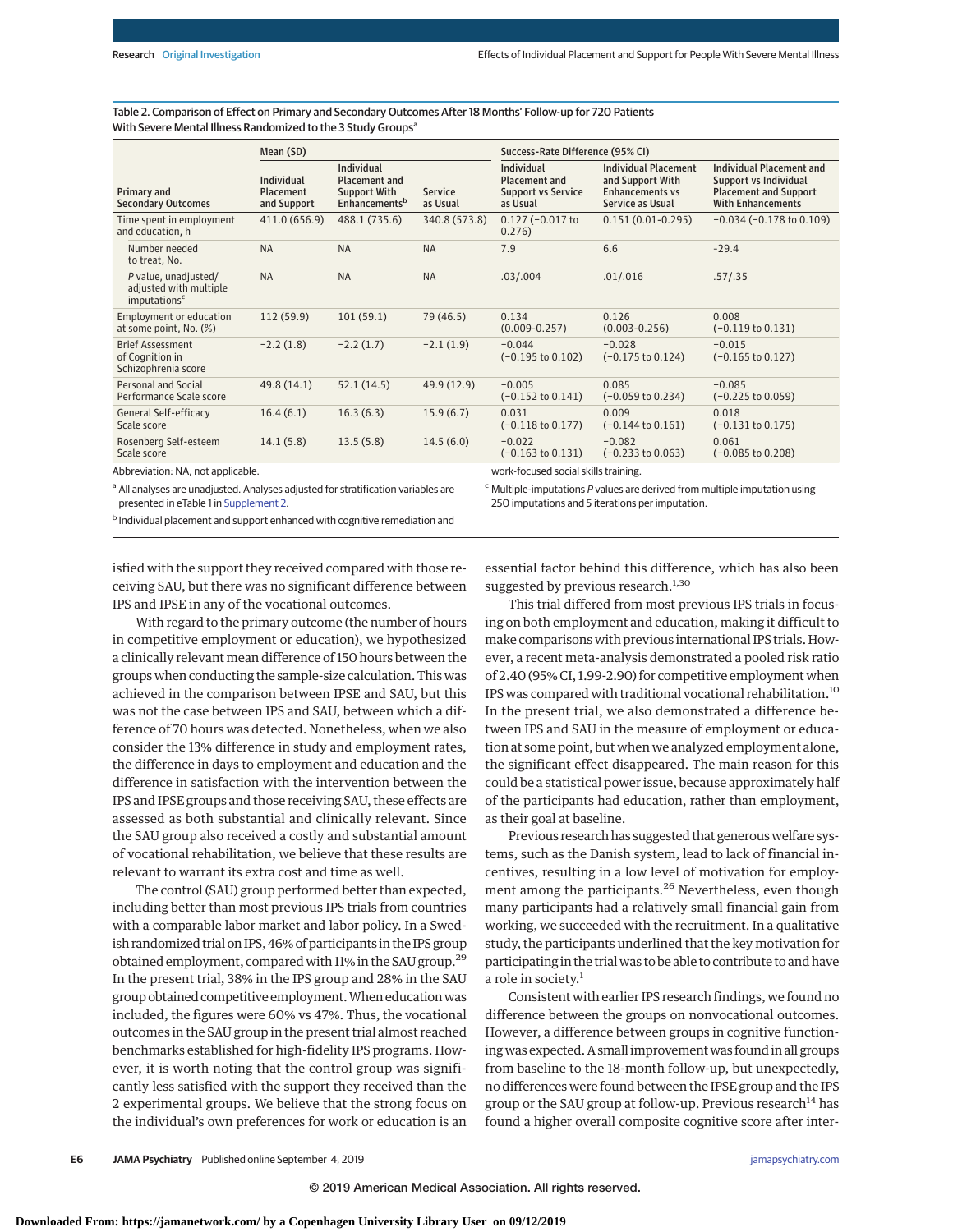## Table 3. Comparison of Effect on Exploratory Outcomes After 18 Months' Follow-up for 720 Patients With Severe Mental Illness Randomized to the 3 Study Groups

|                                                             | Mean (SD)                                            |                                                                                              |                                           | Success-Rate Difference (95% CI)                                  |                                                                                               |                                                                                                                         |  |
|-------------------------------------------------------------|------------------------------------------------------|----------------------------------------------------------------------------------------------|-------------------------------------------|-------------------------------------------------------------------|-----------------------------------------------------------------------------------------------|-------------------------------------------------------------------------------------------------------------------------|--|
| <b>Exploratory Outcomes</b>                                 | <b>Individual</b><br><b>Placement</b><br>and Support | Individual<br><b>Placement and</b><br><b>Support With</b><br><b>Enhancements<sup>a</sup></b> | <b>Service</b><br>as Usual                | <b>Individual Placement</b><br>and Support vs<br>Service as Usual | <b>Individual Placement</b><br>and Support With<br><b>Enhancements vs</b><br>Service as Usual | <b>Individual Placement</b><br>and Support vs<br><b>Individual Placement</b><br>and Support With<br><b>Enhancements</b> |  |
| Labor-force engagement,<br>mean (SD), h                     |                                                      |                                                                                              |                                           |                                                                   |                                                                                               |                                                                                                                         |  |
| Employment                                                  | 189.8 (450.9)                                        | 170.0 (400.6)                                                                                | 142.7 (360.6)                             | 0.097<br>$(-0.004 \text{ to } 0.2)$                               | 0.06<br>$(-0.035$ to $0.159)$                                                                 | 0.035<br>$(-0.08 \text{ to } 0.139)$                                                                                    |  |
| Education                                                   | 221.3 (481.3)                                        | 286.3 (538.4)                                                                                | 181.6 (476.2)                             | 0.093<br>$(-0.03 \text{ to } 0.208)$                              | 0.132<br>$(0.007 - 0.25)$                                                                     | $-0.047$<br>$(-0.164 \text{ to } 0.079)$                                                                                |  |
| Noncompetitive<br>employment                                | 134.0 (255.7)                                        | 97.8 (203.9)                                                                                 | 178.2 (334.6)                             | $-0.063$<br>$(-0.201 \text{ to } 0.073)$                          | $-0.148$<br>$(-0.28 \text{ to } -0.009)$                                                      | 0.083<br>$(-0.053 \text{ to } 0.219)$                                                                                   |  |
| Total earnings, mean (SD),<br>Danish kroner [\$]            | 29 230 (71 075)<br>[4388.13]<br>(10670.07)]          | 25 28 3<br>(61809)<br>[3795.59]<br>(9279.02)]                                                | 24 694 (65 527)<br>[3707.17]<br>(9837.18) | 0.093<br>$(-0.011 \text{ to } 0.195)$                             | 0.057<br>$(-0.048 \text{ to } 0.16)$                                                          | 0.035<br>$(-0.074 \text{ to } 0.14)$                                                                                    |  |
| Labor force engagement<br>at any point, No. (%)             |                                                      |                                                                                              |                                           |                                                                   |                                                                                               |                                                                                                                         |  |
| Employment                                                  | 92 (37.9)                                            | 80 (33.6)                                                                                    | 66 (27.6)                                 | 0.102<br>$(-0.003 \text{ to } 0.205)$                             | 0.06<br>$(-0.037 \text{ to } 0.161)$                                                          | 0.042<br>$(-0.066 \text{ to } 0.147)$                                                                                   |  |
| Education                                                   | 58 (31.0)                                            | 58 (33.9)                                                                                    | 40(23.5)                                  | 0.075<br>$(-0.036 \text{ to } 0.186)$                             | 0.104<br>$(-0.013 \text{ to } 0.221)$                                                         | $-0.029$<br>$(-0.14 \text{ to } 0.088)$                                                                                 |  |
| Noncompetitive<br>employment                                | 72 (38.5)                                            | 54 (31.6)                                                                                    | 72 (42.4)                                 | $-0.039$<br>$(-0.157 \text{ to } 0.084)$                          | $-0.108$<br>$(-0.231 \text{ to } 0.011)$                                                      | 0.069<br>$(-0.046 \text{ to } 0.187)$                                                                                   |  |
| Survey and scale scores,<br>mean (SD)                       |                                                      |                                                                                              |                                           |                                                                   |                                                                                               |                                                                                                                         |  |
| Satisfaction with<br>treatment                              | 24.3(5.0)                                            | 24.6(5.1)                                                                                    | 20.9(6.2)                                 | 0.310<br>$(0.167 - 0.445)$                                        | 0.341<br>$(0.187 - 0.478)$                                                                    | $-0.038$<br>$(-0.187 \text{ to } 0.108)$                                                                                |  |
| Brief Assessment of<br>Cognition in<br>Schizophrenia scores |                                                      |                                                                                              |                                           |                                                                   |                                                                                               |                                                                                                                         |  |
| Memory domain                                               | $-1.3(1.7)$                                          | $-1.2(1.4)$                                                                                  | $-1.3(1.7)$                               | $-0.040$<br>$(-0.192 \text{ to } 0.105)$                          | 0.025<br>$(-0.126 \text{ to } 0.175)$                                                         | $-0.073$<br>$(-0.223 \text{ to } 0.079)$                                                                                |  |
| Speed domain                                                | $-2.2(1.5)$                                          | $-2.2(1.6)$                                                                                  | $-2.1(1.7)$                               | $-0.037$<br>$(-0.183 \text{ to } 0.119)$                          | $-0.015$<br>$(-0.163 \text{ to } 0.141)$                                                      | $-0.025$<br>$(-0.176 \text{ to } 0.125)$                                                                                |  |
| Problem domain                                              | $-1.0(2.3)$                                          | $-1.1(2.0)$                                                                                  | $-0.8(1.9)$                               | $-0.044$<br>$(-0.199 \text{ to } 0.104)$                          | $-0.117$<br>$(-0.277$ to $0.046)$                                                             | 0.070<br>$(-0.081 \text{ to } 0.212)$                                                                                   |  |
| Negative symptoms per<br><b>SANS</b>                        | 1.6(0.8)                                             | 1.5(0.9)                                                                                     | 1.5(0.8)                                  | 0.049<br>$(-0.101 \text{ to } 0.189)$                             | $-0.016$<br>$(-0.163 \text{ to } 0.137)$                                                      | 0.062<br>$(-0.084 \text{ to } 0.195)$                                                                                   |  |
| Psychotic symptoms per<br><b>SAPS</b>                       | 1.1(1.3)                                             | 0.9(1.2)                                                                                     | 1.0(1.3)                                  | 0.025<br>$(-0.116 \text{ to } 0.159)$                             | $-0.037$<br>$(-0.174 \text{ to } 0.102)$                                                      | 0.058<br>$(-0.07 \text{ to } 0.193)$                                                                                    |  |
| Disorganized symptoms<br>per SANS or SAPS                   | 0.3(0.5)                                             | 0.3(0.5)                                                                                     | 0.3(0.5)                                  | $-0.027$<br>$(-0.157 \text{ to } 0.104)$                          | $-0.102$<br>$(-0.22 \text{ to } 0.018)$                                                       | 0.074<br>$(-0.049 \text{ to } 0.197)$                                                                                   |  |
| Medical care, mean (SD)                                     |                                                      |                                                                                              |                                           |                                                                   |                                                                                               |                                                                                                                         |  |
| Outpatient courses                                          | 1.6(1.8)                                             | 1.5(1.8)                                                                                     | 1.7(2.1)                                  | 0.006<br>$(-0.12 \text{ to } 0.13)$                               | $-0.014$<br>$(-0.135 \text{ to } 0.104)$                                                      | 0.020<br>$(-0.1 \text{ to } 0.138)$                                                                                     |  |
| Outpatient visits                                           | 29.2(27.2)                                           | 28.9(31.0)                                                                                   | 33.8 (30.7)                               | $-0.097$<br>$(-0.225 \text{ to } 0.02)$                           | $-0.129$<br>$(-0.253 \text{ to } -0.005)$                                                     | 0.035<br>$(-0.094 \text{ to } 0.159)$                                                                                   |  |
| Hospitalizations                                            | 0.7(1.6)                                             | 0.6(1.6)                                                                                     | 0.8(1.8)                                  | $-0.040$<br>$(-0.135 \text{ to } 0.056)$                          | $-0.040$<br>$(-0.131$ to $0.06)$                                                              | $-0.002$<br>$(-0.099$ to 0.093)                                                                                         |  |

Abbreviations: SANS, Scale for the Assessment of Negative Symptoms; SAPS, Scale for the Assessment of Positive Symptoms.

a Individual placement and support enhanced with cognitive remediation and work-focused social skills training.

ventions and follow-up assessment when IPS was enhanced with the *Thinking Skills for Work* program and compared with IPS alone. The reasons for not finding the same effect in the present trial could be because of participants' lack of motivation to participate in a highly complex and group-based cognitive program or because participants who started working prioritized this over the cognitive and social training. This was also reflected in the relative high dropout rate from the intervention compared with previous studies, which is likely to explain the missing effect. Since there was no significant difference between the IPS and IPSE groups in any of the

vocational outcomes and because cognitive remediation and work-focused social skills training increase both time to employment or education and costs of the intervention, it is not recommended to implement this supplement to IPS in the form used in this trial. If potential benefits of enhancing IPS with work-focused social skills training and cognitive remediation should be investigated in future research, specific factors associated with benefits to this enhancement should be identified, and it should be ensured that the intervention is appealing to the participants and they demonstrate need at baseline.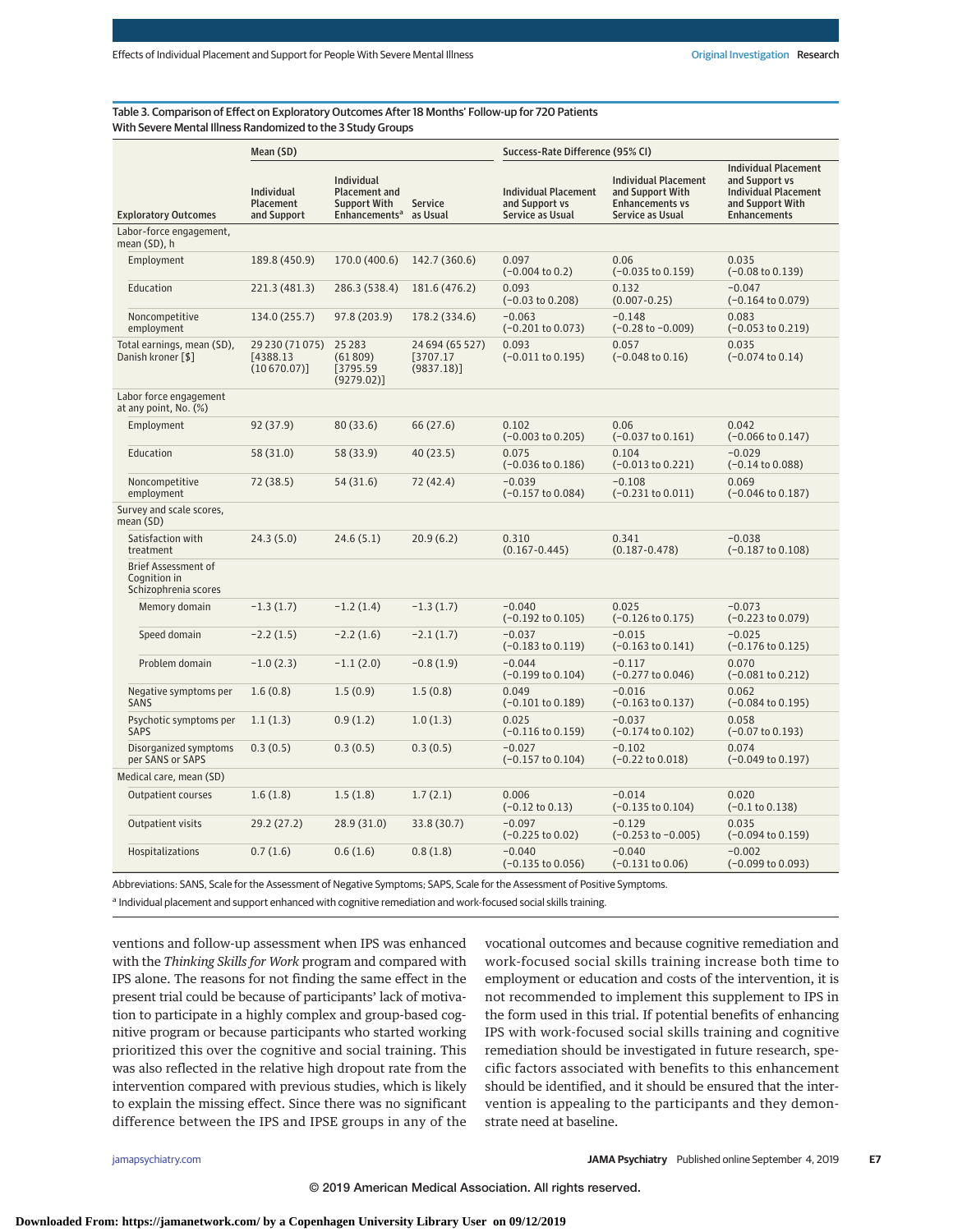Table 4. Days to Employment, Education, or Noncompetitive Employment for 720 Patients With Severe Mental Illness Randomized to 3 Study Groups

|                              | Time to Outcome, d, Mean (SD)          |                                                                                              |                     |                                                                             | Hazard Ratio (95% CI)                                                                         |                                                                                                                         |  |  |
|------------------------------|----------------------------------------|----------------------------------------------------------------------------------------------|---------------------|-----------------------------------------------------------------------------|-----------------------------------------------------------------------------------------------|-------------------------------------------------------------------------------------------------------------------------|--|--|
| <b>Outcome</b>               | Individual<br>Placement<br>and Support | Individual<br><b>Placement and</b><br><b>Support With</b><br><b>Enhancements<sup>a</sup></b> | Service<br>as Usual | Individual<br><b>Placement and</b><br><b>Support vs Service</b><br>as Usual | <b>Individual Placement</b><br>and Support With<br><b>Enhancements vs</b><br>Service as Usual | <b>Individual Placement</b><br>and Support ys<br><b>Individual Placement</b><br>and Support With<br><b>Enhancements</b> |  |  |
| Employment or<br>education   | 351.01 (197.18)                        | 371.51 (194.92)                                                                              | 406.20 (188.17)     | $1.57(1.14-2.18)$                                                           | $1.54(1.10-2.16)$                                                                             | $1.06(0.78-1.43)$                                                                                                       |  |  |
| Employment                   | 430.68 (180.32)                        | 460.50 (165.32)                                                                              | 462.10 (169.00)     | $1.62(1.11-2.35)$                                                           | $1.25(0.84-1.85)$                                                                             | $1.29(0.91-1.83)$                                                                                                       |  |  |
| Education                    | 456.76 (167.78)                        | 455.13 (166.49)                                                                              | 486.48 (142.83)     | $1.39(0.91 - 2.13)$                                                         | $1.74(1.14-2.66)$                                                                             | $0.85(0.58-1.24)$                                                                                                       |  |  |
| Noncompetitive<br>employment | 415.52 (199.03)                        | 478.47 (142.11)                                                                              | 415.26 (193.60)     | $0.83(0.59-1.16)$                                                           | $0.60(0.41-0.87)$                                                                             | $1.39(0.96 - 2.02)$                                                                                                     |  |  |

a Individual placement and support enhanced with cognitive remediation and work-focused social skills training.

## **Strengths**

We aimed at increasing the quality of the trial by avoiding a range of biases. First, sample-size and power calculations for the primary and all secondary outcomes were calculated prior the trial, to avoid substantial type I and II errors. Second, the trial had central randomization stratifications for important predictive factors; all outcome assessors and researchers, including statisticians, were blinded to allocation; and blinding was concealed until conclusions were drawn. Third, we used register datawith 100% follow-up tomeasure employment outcomes and thereby avoided recall bias. Lastly, we performed fidelity ratings throughout the entire trial period to ensure adherence to the model.

There are also limitations that should be mentioned. Owing to

bers, and cognitive specialists to the allocations. Moreover, we

cannot be sure that all eligible participants were recruited, because this depended on the mental health staff and participants' reactions to the advertisement, which could have led to selection bias.

# **Conclusions**

We demonstrate that IPS and IPSE can be implemented effectively in a Scandinavian welfare model with relatively generous social benefits, a high minimum wage, and complex employment legislation. The participants were highly satisfied with the support, and based on these results and the consistent IPS literature, we suggest that these approaches are viable routes to increase employment and educational rates among people with severe mental illness in a Danish context. However, no additional significant effect was found by enhancing IPS with cognitive remediation and social skills training.

# the nature of the intervention, it was not possible to blind the participants, employment specialists, psychiatric team mem-

Limitations

## ARTICLE INFORMATION

**Accepted for Publication:** June 14, 2019.

**Published Online:** September 4, 2019. doi[:10.1001/jamapsychiatry.2019.2291](https://jama.jamanetwork.com/article.aspx?doi=10.1001/jamapsychiatry.2019.2291&utm_campaign=articlePDF%26utm_medium=articlePDFlink%26utm_source=articlePDF%26utm_content=jamapsychiatry.2019.2291)

**Author Contributions:** Dr Christensen had full access to all of the data in the study and takes responsibility for the integrity of the data and the accuracy of the data analysis. Concept and design: Christensen, Wallstrøm, Stenager, Nordentoft, Eplov. Acquisition, analysis, or interpretation of data: Christensen, Wallstrøm, Bojesen, Gluud, Nordentoft, Eplov. Drafting of the manuscript: Christensen, Bojesen. Critical revision of the manuscript for important intellectual content: All authors. Statistical analysis: Christensen, Wallstrøm, Bojesen, Nordentoft.

Obtained funding: Christensen, Stenager, Nordentoft, Eplov.

Administrative, technical, or material support: Christensen, Stenager, Gluud, Nordentoft, Eplov. Supervision: Stenager, Gluud, Nordentoft, Eplov.

**Conflict of Interest Disclosures:** Dr Nordentoft reported grants from the funding from the Danish Agency for Labour Market and Recruitment (Government of Denmark) during the conduct of

the study. Dr Wallstrøm reported personal fees from Tryg-Fondation during the conduct of the study. No other disclosures were reported.

**Funding/Support:** The trial was funded by the Danish Agency for Labour Market and Recruitment, the Danish foundation TrygFonden, and the Obel Family Foundation.

**Role of the Funder/Sponsor:** The funders had no role in the design and conduct of the study; collection, management, analysis, and interpretation of the data; preparation, review, or approval of the manuscript; and decision to submit the manuscript for publication.

# **Data Sharing Statement:** See [Supplement 3.](https://jama.jamanetwork.com/article.aspx?doi=10.1001/jamapsychiatry.2019.2291&utm_campaign=articlePDF%26utm_medium=articlePDFlink%26utm_source=articlePDF%26utm_content=jamapsychiatry.2019.2291)

**Additional Contributions:** Our sincere thanks go to all the participants for their willingness to share information and for their generous enthusiasm in participating in the trial. We thank Jane Lindschou, MSc, Copenhagen Trial Unit, for expert assistance during the design of the trial. We thank Britt Reuter Morthorst, PhD, Mental Health Centre Copenhagen, Marie Lønberg Hansen, MScPH, and Christine Posselt, MSc, formerly of Mental Health Centre Copenhagen, Berit Kjeldsdatter Burmester, BScN, Mental Health Services in the Region of Southern Denmark, Dina Krarup Kopalska, MSc in Nursing, Mental Health Centre Copenhagen, and

Pernille Pedersen, PhD, DEFACTUM in Central Denmark Region, for excellent assistance in recruiting participants and conducting research interviews. We thank Bea Marie Kolbe Ebersbach, MSc(Econ), Mental Health Centre Copenhagen, Ann-Lis Gregersen (deceased), formerly of Mental Health Centre Copenhagen, Lisa Poulsen, Mental Health Centre Copenhagen, Rie Poulsen, MScPH, Mental Health Centre Copenhagen, and Tine Bjerregaard Kryger, MScPH, formerly of Mental Health Centre Copenhagen, for their help with trial practicalities. Finally, we thank all the mental health practitioners and employment specialists, who were dedicated and industrious with a clear aim of helping the participants towards employment or education. Finally, thanks to Gary Bond, PhD, WeStat, and Susan McGurk, PhD, Boston University, for methodological discussions and advice and Harry Cunningham, LICSW, The Mental Health Centre of Greater Manchester, for training the IPS workers and conducting fidelity reviews. They were compensated for their contributions.

## **REFERENCES**

**1**. Gammelgaard I, Christensen TN, Eplov LF, Jensen SB, Stenager E, Petersen KS. 'I have potential': experiences of recovery in the individual placement and support intervention. Int J Soc